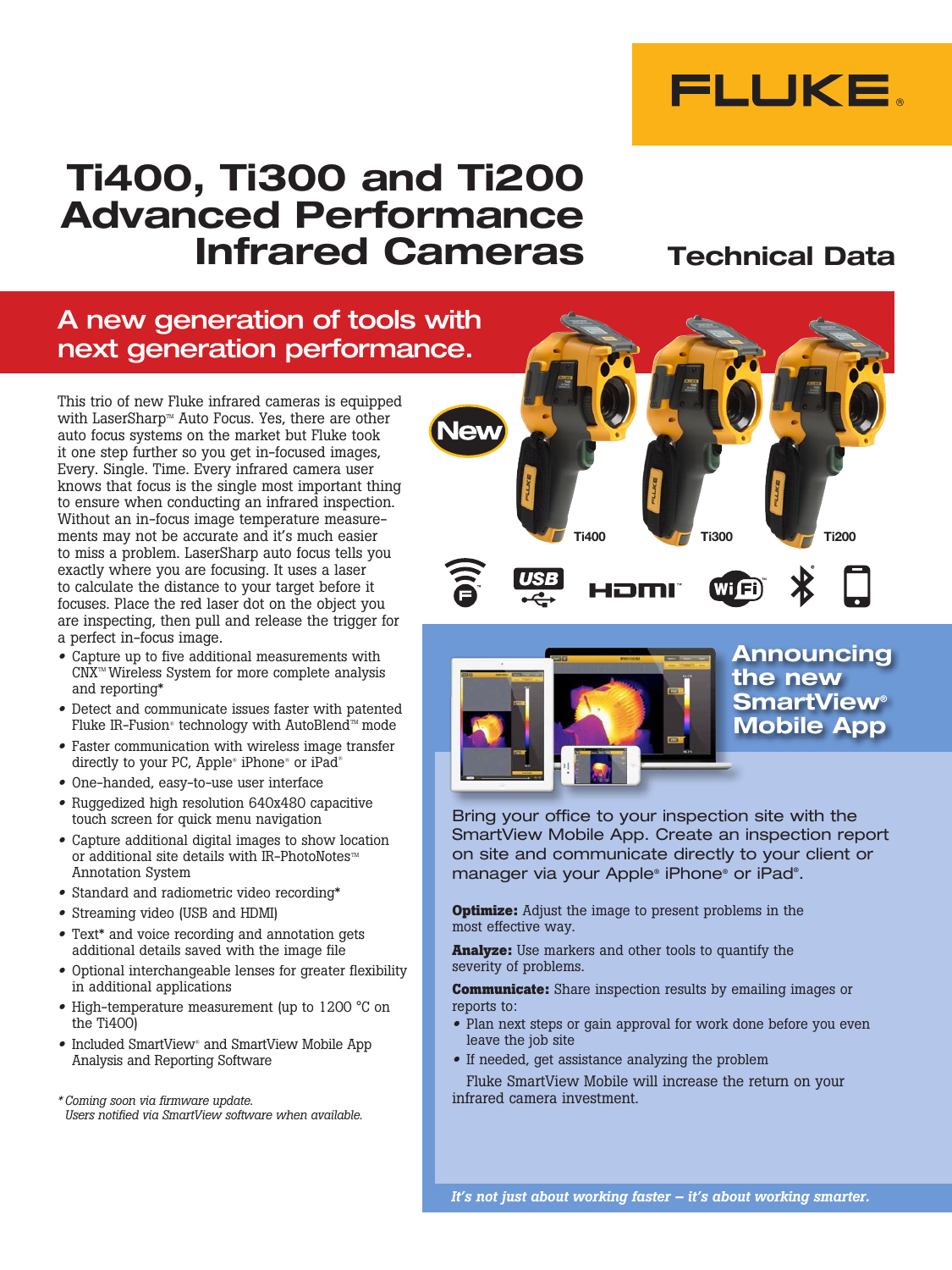## Detailed specifications

|                                                        | <b>Ti400</b>                                                                                                  | <b>Ti300</b>                                                                                                                             | <b>Ti200</b>                                 |  |
|--------------------------------------------------------|---------------------------------------------------------------------------------------------------------------|------------------------------------------------------------------------------------------------------------------------------------------|----------------------------------------------|--|
| Temperature                                            |                                                                                                               |                                                                                                                                          |                                              |  |
| Temperature measurement range                          | $-20$ °C to $+1200$ °C<br>$-20$ °C to $+650$ °C                                                               |                                                                                                                                          |                                              |  |
| (not calibrated below -10 °C)                          | $(-4 °F to + 1202 °F)$<br>$(-4 \degree F \text{ to } +2192 \degree F)$                                        |                                                                                                                                          |                                              |  |
| Temperature measurement<br>accuracy                    | $\pm$ 2 °C or 2 % (at 25 °C nominal, whichever is greater)                                                    |                                                                                                                                          |                                              |  |
| On-screen emissivity correction                        | Yes (by number and table)                                                                                     |                                                                                                                                          |                                              |  |
| On-screen reflected background                         |                                                                                                               |                                                                                                                                          |                                              |  |
| temperature compensation                               | Yes                                                                                                           |                                                                                                                                          |                                              |  |
| On-screen transmission correction                      | Yes                                                                                                           |                                                                                                                                          |                                              |  |
| <b>Imaging performance</b>                             |                                                                                                               |                                                                                                                                          |                                              |  |
| Image capture frequency                                |                                                                                                               | 9 Hz refresh rate or 60 Hz refresh rate depending upon model variation                                                                   |                                              |  |
| Detector type                                          | Focal Plane Array, uncooled                                                                                   | Focal Plane Array, uncooled                                                                                                              | Focal Plane Array, uncooled                  |  |
|                                                        | microbolometer, 320 x 240 pixels                                                                              | microbolometer, 240 X 180 pixels                                                                                                         | microbolometer, 200 X 150 pixels             |  |
| Thermal sensitivity (NETD)                             | $\leq$ 0.05 °C at 30 °C target temp (50 mK)                                                                   |                                                                                                                                          | $\leq$ 0.075 °C at 30 °C target temp (75 mK) |  |
| Total pixels                                           | 43,200<br>30,000<br>76,800                                                                                    |                                                                                                                                          |                                              |  |
| Infrared spectral band                                 | $7.5 \mu m$ to $14 \mu m$ (long wave)                                                                         |                                                                                                                                          |                                              |  |
| Visual (visible light) camera                          | Industrial performance 5.0 megapixel                                                                          |                                                                                                                                          |                                              |  |
| Standard infrared lens type                            |                                                                                                               |                                                                                                                                          |                                              |  |
| Field of view                                          |                                                                                                               | $24°$ x 17°                                                                                                                              |                                              |  |
| Spatial resolution (IFOV)                              | 1.31 mRad                                                                                                     | 1.75 mRad                                                                                                                                | 2.09 mRad                                    |  |
| Minimum focus distance                                 |                                                                                                               | 15 cm (approx. 6 in)                                                                                                                     |                                              |  |
| Optional telephoto infrared lens type, available soon  |                                                                                                               |                                                                                                                                          |                                              |  |
| 12°x9°<br>Field of view                                |                                                                                                               |                                                                                                                                          |                                              |  |
| Spatial resolution (IFOV)                              | $0.65$ mRad                                                                                                   | $0.87$ mRad                                                                                                                              | 1.05 mRad                                    |  |
| Minimum focus distance                                 |                                                                                                               | 45 cm (approx. 18 in)                                                                                                                    |                                              |  |
| Optional wide-angle infrared lens type, available soon |                                                                                                               |                                                                                                                                          |                                              |  |
| Field of view                                          | 46° x 34°                                                                                                     |                                                                                                                                          |                                              |  |
| Spatial resolution (IFOV)                              | 2.62 mRad                                                                                                     | 3.49 mRad                                                                                                                                | 4.19 mRad                                    |  |
| Minimum focus distance                                 |                                                                                                               | 15 cm (approx. 6 in)                                                                                                                     |                                              |  |
| Focus mechanism                                        |                                                                                                               |                                                                                                                                          |                                              |  |
| LaserSharp <sup>™</sup> Auto Focus System              | Yes                                                                                                           |                                                                                                                                          |                                              |  |
| <b>Advanced Manual Focus</b>                           | Yes                                                                                                           |                                                                                                                                          |                                              |  |
| <b>Image presentation</b>                              |                                                                                                               |                                                                                                                                          |                                              |  |
| Palettes                                               |                                                                                                               |                                                                                                                                          |                                              |  |
| Standard                                               |                                                                                                               | Ironbow, Blue-Red, High Contrast, Amber, Amber Inverted, Hot Metal, Grayscale, Grayscale Inverted                                        |                                              |  |
| Ultra Contrast™                                        | Ironbow Ultra, Blue-Red Ultra, High Contrast Ultra, Amber Ultra, Amber Inverted Ultra,                        |                                                                                                                                          |                                              |  |
|                                                        | Hot Metal Ultra, Grayscale Ultra, Grayscale Inverted Ultra                                                    |                                                                                                                                          |                                              |  |
| Level and span                                         | Smooth auto-scaling and manual scaling of level and span                                                      |                                                                                                                                          |                                              |  |
| Fast auto toggle between manual                        |                                                                                                               |                                                                                                                                          |                                              |  |
| and auto modes                                         | Yes                                                                                                           |                                                                                                                                          |                                              |  |
| Fast auto-rescale in manual mode                       | Yes                                                                                                           |                                                                                                                                          |                                              |  |
| Minimum span (in manual mode)                          | 2.0 °C (3.6 °F)                                                                                               |                                                                                                                                          |                                              |  |
| Minimum span (in auto mode)                            | 3.0 °C (5.4 °F)                                                                                               |                                                                                                                                          |                                              |  |
| IR-Fusion <sup>®</sup> information                     |                                                                                                               |                                                                                                                                          |                                              |  |
| Picture-In-Picture (PIP)                               | Yes                                                                                                           |                                                                                                                                          |                                              |  |
| Full screen infrared                                   | Yes                                                                                                           |                                                                                                                                          |                                              |  |
| AutoBlend™ mode                                        | Yes                                                                                                           |                                                                                                                                          |                                              |  |
| Color alarms (temperature alarms)                      | High-temperature, low-temperature, and isotherm (user-selectable)                                             |                                                                                                                                          |                                              |  |
| Image capture and data storage                         |                                                                                                               |                                                                                                                                          |                                              |  |
| Image capture, review,                                 |                                                                                                               |                                                                                                                                          |                                              |  |
| save mechanism                                         | One-handed image capture, review, and save capability                                                         |                                                                                                                                          |                                              |  |
| Storage medium                                         | Micro SD Memory Card, on-board flash memory, save-to-USB capability, direct download via USB-to-PC connection |                                                                                                                                          |                                              |  |
| File formats                                           |                                                                                                               | Non-radiometric (.bmp) or (.jpeq) or fully-radiometric (.js2) Video*: non-radiometric (MPEG - encoded .AVI) and fully-radiometric (.IS3) |                                              |  |
|                                                        |                                                                                                               | No analysis software required for non-radiometric (.bmp, .jpq and .avi*) files                                                           |                                              |  |
| Export file formats w/SmartView*                       |                                                                                                               |                                                                                                                                          |                                              |  |
| software                                               | BMP, DIB, GIF, JPE, JFIF, JPEG, JPG, PNG, TIF, and TIFF                                                       |                                                                                                                                          |                                              |  |
| Memory review                                          |                                                                                                               | Thumbnail view navigation and review selection                                                                                           |                                              |  |
| Other time-saving and productivity features            |                                                                                                               |                                                                                                                                          |                                              |  |
| Voice annotation                                       |                                                                                                               | 60 seconds maximum recording time per image; reviewable playback on imager                                                               |                                              |  |
| IR-PhotoNotes™                                         | Yes                                                                                                           |                                                                                                                                          |                                              |  |
| Wi-Fi connectivity                                     | Yes, to PC, iPhone*, iPad* and WiFi to LAN*                                                                   |                                                                                                                                          |                                              |  |
| Text annotation*                                       | Yes                                                                                                           |                                                                                                                                          |                                              |  |
| Video recording*                                       | Standard and Radiometric                                                                                      |                                                                                                                                          |                                              |  |
| <b>Streaming Video</b>                                 | Via USB to PC and HDMI to HDMI compatible screen                                                              |                                                                                                                                          |                                              |  |
| CNX™ Wireless System*                                  | Yes*                                                                                                          |                                                                                                                                          |                                              |  |
| Cardinal Compass*                                      | Yes*                                                                                                          |                                                                                                                                          |                                              |  |
| Auto capture (temperature and interval)*               |                                                                                                               | Yes*                                                                                                                                     |                                              |  |
| Remote control and operation (for                      | Yes                                                                                                           | No                                                                                                                                       | No                                           |  |
| special and advanced applications)                     |                                                                                                               |                                                                                                                                          |                                              |  |
|                                                        |                                                                                                               |                                                                                                                                          |                                              |  |

**FLUKE** 

*\* Coming soon via firmware update. Users notified via SmartView software when available.*